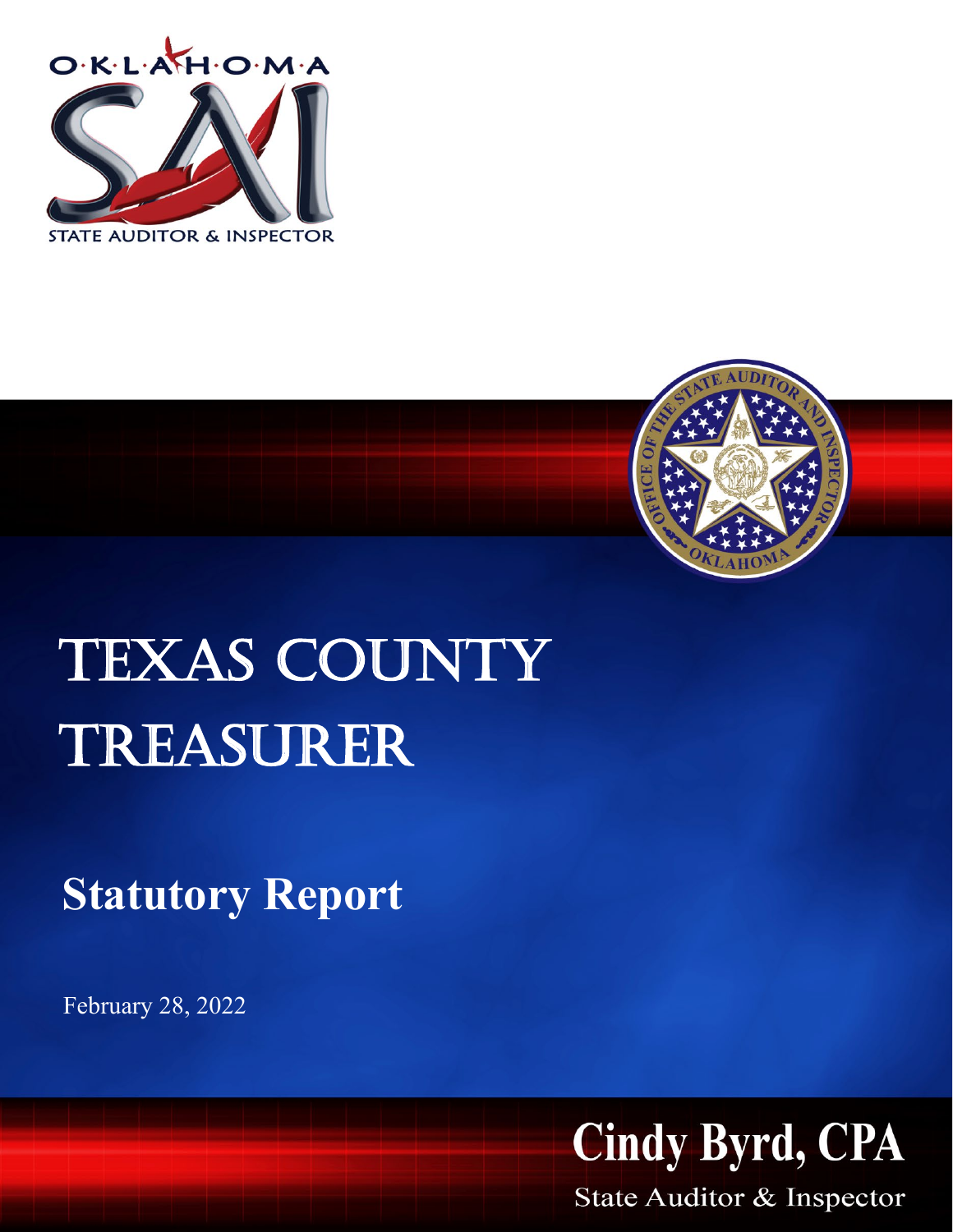AIMEE MIDKIFF, COUNTY TREASURER TEXAS COUNTY, OKLAHOMA TREASURER STATUTORY REPORT FEBRUARY 28, 2022

This publication, issued by the Oklahoma State Auditor and Inspector's Office as authorized by 74 O.S. § 212, has not been printed, but is available on the agency's website (www.sai.ok.gov) and in the Oklahoma Department of Libraries Publications Clearinghouse Digital Prairie Collection (http://digitalprairie.ok.gov/cdm/search/collection/audits/) pursuant to 65 O.S. § 3-114.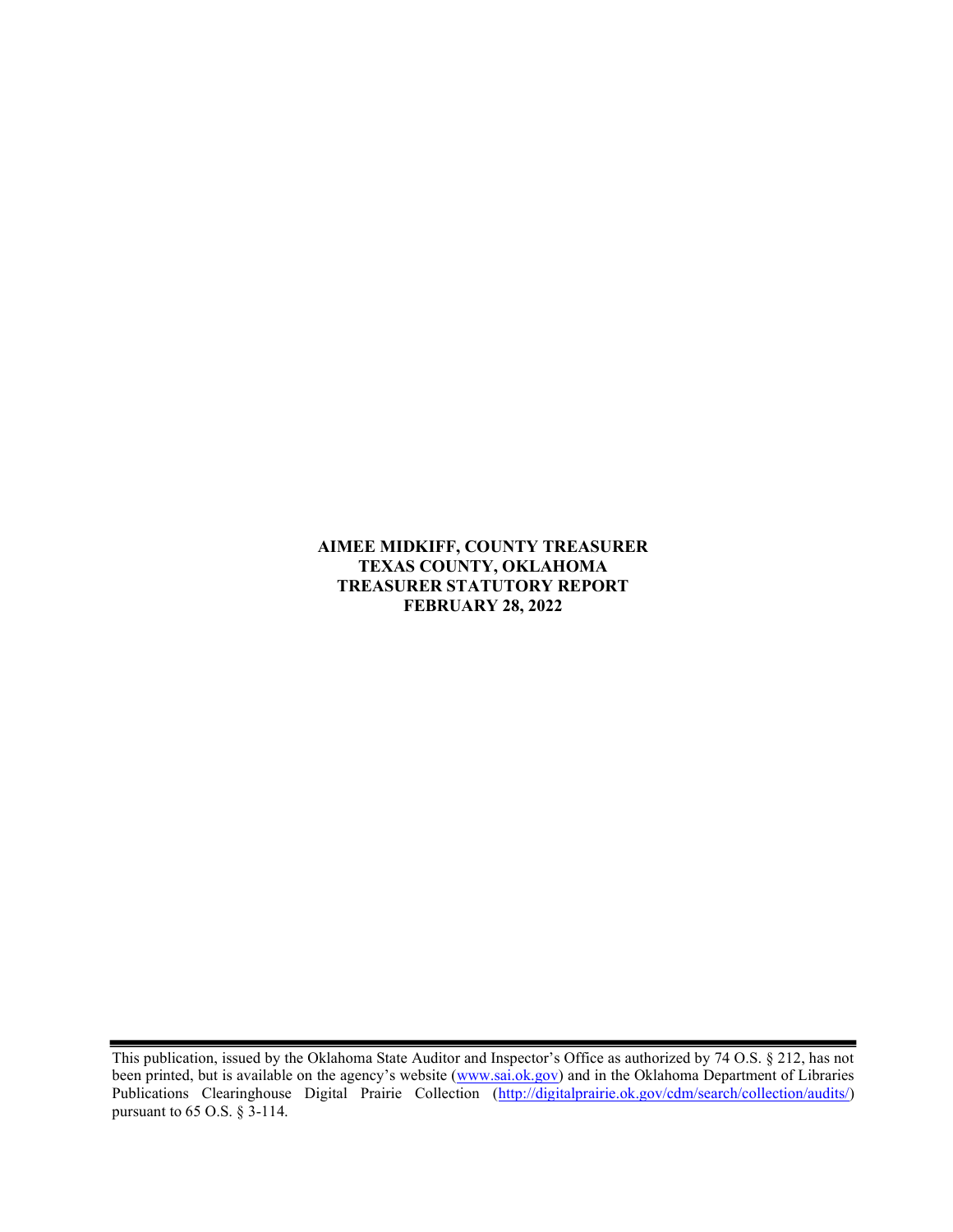

## Cindy Byrd, CPA | State Auditor & Inspector

2300 N. Lincoln Blvd., Room 123, Oklahoma City, OK 73105 | 405.521.3495 | www.sai.ok.gov

June 23, 2022

BOARD OF COUNTY COMMISSIONERS TEXAS COUNTY COURTHOUSE GUYMON, OKLAHOMA 73942

Transmitted herewith is the Texas County Treasurer Statutory Report for February 28, 2022. The engagement was conducted in accordance with 74 O.S. § 212.

The goal of the State Auditor and Inspector is to promote accountability and fiscal integrity in state and local government. Maintaining our independence as we provide this service to the taxpayers of Oklahoma is of utmost importance.

We wish to take this opportunity to express our appreciation for the assistance and cooperation extended to our office during our engagement.

Sincerely,

CINDY BYRD, CPA OKLAHOMA STATE AUDITOR & INSPECTOR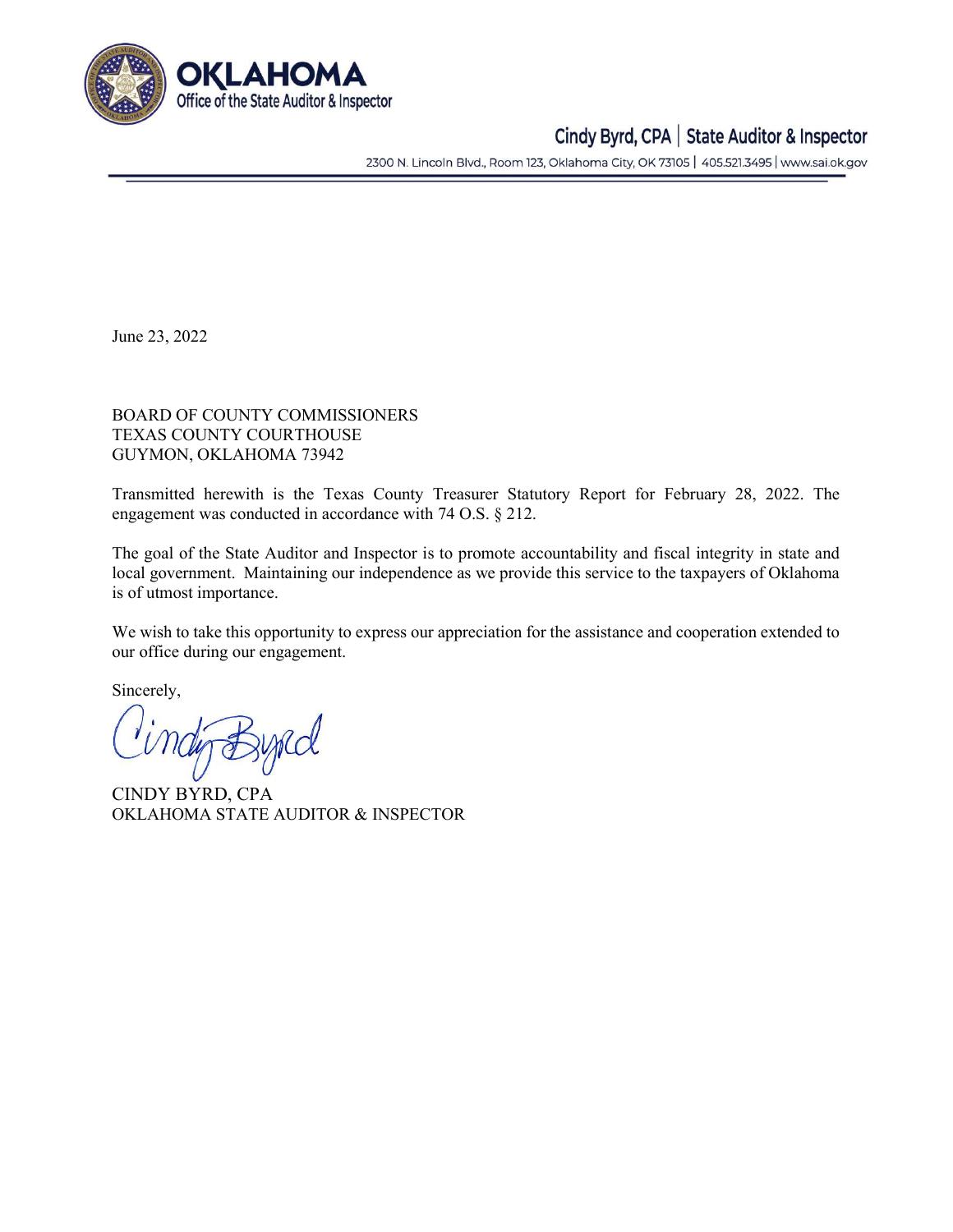

## Cindy Byrd, CPA | State Auditor & Inspector

2300 N. Lincoln Blvd., Room 123, Oklahoma City, OK 73105 | 405.521.3495 | www.sai.ok.gov

Aimee Midkiff, Texas County Treasurer Texas County Courthouse Guymon, Oklahoma 73942

Dear Ms. Midkiff:

For the purpose of complying with 74 O.S. § 212, we have performed the following procedures:

- Determine whether bank reconciliations are properly performed, visually verify the certificates of deposit, and confirm the investments.
- Determine whether subsidiary records are reconciled to the general ledger.
- Determine whether deposits and invested funds are secured by pledged collateral.

All information included in the bank reconciliations, the investment ledger, the subsidiary ledgers, and the general ledger is the representation of the County Treasurer.

Our county treasurer statutory engagement was limited to the procedures performed above and was less in scope than an audit performed in accordance with generally accepted auditing standards. Accordingly, we do not express an opinion on any basic financial statement of Texas County.

Based on our procedures performed, there were no exceptions noted.

This report is intended for the information and use of the management of the County. This restriction is not intended to limit the distribution of this report, which is a matter of public record.

CINDY BYRD, CPA OKLAHOMA STATE AUDITOR & INSPECTOR

March 14, 2022